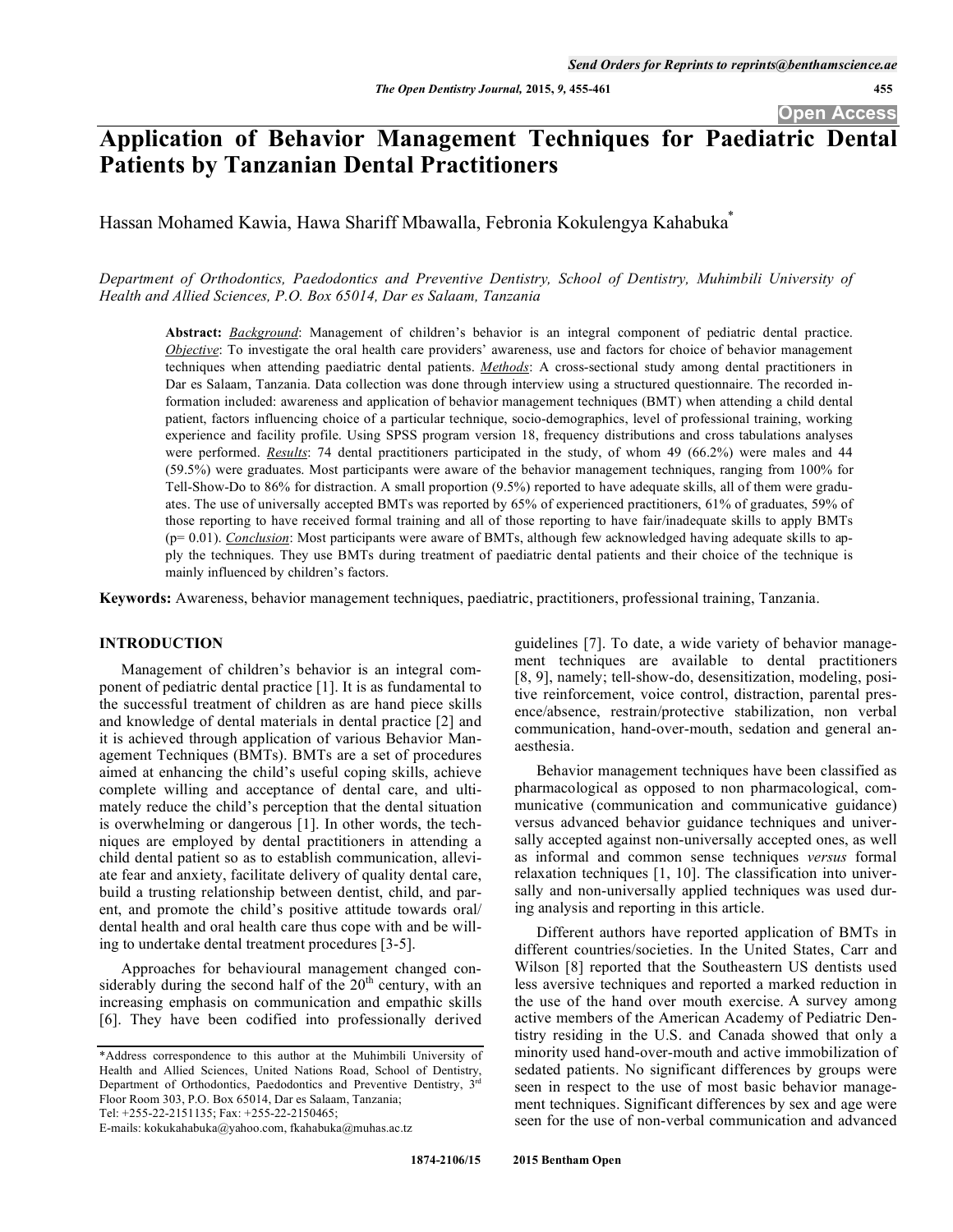techniques. Most favored parental presence in the operatory, though older males were significantly less likely to allow parental presence for some procedures [11].

In Israel, Peretz *et al.* [12] showed that dentists used tellshow-do and material reinforcement more than any other behavior management strategies. Whereas in Australia, the most common strategies used were; permitting the child to exercise some form of control over terminating the treatment if they were experiencing difficulties, furnishing waiting areas with play materials, and using a tell-show-do approach. Few of the Australian dentists used hand-over-mouth technique [13]. Members of the Australian Society of Dentistry for Children differed from general dentists by more frequently teaching anxious children a technique of relaxation. Younger dentists tended to use behavioral strategies more frequently than older practitioners. Women dentists more frequently than male dentists used strategies including: spending more time with the child before entering the operatory; setting shorter appointment sessions; and permitting the child to hold a toy or a mirror during dental treatment [13].

Sharath *et al.* [14] and Grewal [15] in India showed that; Tell-Show-Do was the most common behavior management technique used and more aversive management techniques were rarely used in managing children in the dental office. In addition, Grewal [15] reported that 93% of the respondents used normal conversation technique and 30% had increased the use of behavior modification techniques. In Nigeria, the most frequently used behavior management techniques are; Tell-Show-Do followed by positive reinforcements, modeling, desensitization, restraints, sedation and hand over mouth [9].

Application of BMTs requires skills in communication, empathy, coaching, tolerance, flexibility, and active listening. As such, behavior guidance is a clinical art form and a skill built on a foundation of science [5]. Thus, dental practitioners are expected to be aware of behavior management techniques which will facilitate application of the techniques during routine handling of child dental patients. Furthermore, they are encouraged to utilize behavior guidance techniques consistent with their level of professional education and clinical experience. Since children exhibit a broad range of physical, intellectual, emotional, and social development and a diversity of attitudes and temperament, it is important that dentists have a wide range of behavior guidance techniques to meet the needs of the individual child and be tolerant and flexible in their implementation [13]. By virtue of differences in each clinician's training, experience, and personality, behavior guidance approach for a child may vary among practitioners.

No publications reporting awareness or application of behavior management techniques in Tanzania were retrieved despite its importance in creating positive attitude towards dentistry which should best begin during early childhood, subsequently creating a child's healthy oral environment and a future healthy adult. Therefore, the objective of the study was to investigate dental practitioners' awareness, use and factors for choice of behavior management techniques in attending paediatric dental patients in Dar es Salaam, Tanzania.

A cross-sectional study was performed among oral health care providers working in Dar es Salaam city. The city was purposively selected to ensure availability of adequate number of participants. Dar es Salaam is Tanzania's business capital. It harbours the only dental school, assistant dental officers' school, the national hospital and a wide range of private dental facilities consequently majority of Tanzanian practicing dentists in both, public and private sectors are stationed in this city.

A list of all dental facilities (79) was obtained from respective authorities. Using the dental clinic as a sampling unit; a stratified simple one stage cluster sampling design was employed to select participating facilities. One third of all registered and practicing dental clinics placed at hospitals (6), health centers (5) and dispensaries (14) were randomly selected to take part in the study. Ultimately giving a total of 25 facilities, only 21 facilities participated, a response rate of 84%. At the facilities (dental clinics) all working oral health care providers (dental specialists, dentists, assistant dental officers and dental therapists) were invited to participate. All intended participants were recruited either at first visit or follow-up/appointment visit.

A structured English questionnaire specifically designed for the purpose of this study was used to collect information through interview. The interview was conducted at the respective dental clinics by one of the authors (HMK). The questionnaire was pilot tested before the actual study commenced. It included questions that inquired on participants' socio-demographic characteristics, level of training, year of graduation, working experience, awareness on various BMTs, self-reported skills and their application. Other information included facility profile, the location of the facility and level of health facility where the dental clinic is placed.

Data entry, processing and analysis were done using a Statistical Package for Social Sciences (SPSS) computer program version 18. Sex was inquired and recorded as male or female, age in year groups of younger than 30, 30-39, 40- 49, or 50 years and above. Information on facility profile inquired on; the location of the facility as urban, peri-urban or rural. Level of health facility where the dental clinic was placed to, was recorded as dispensary, health centre or hospital whereas the type of practice was scored as public, private or military. The oral health care providers' level of professional training was recorded as Dental Therapist, Assistant Dental Officer or Bachelor of Dental Science (BDS)/Doctor of Dental Surgery (DDS)/Specialist.

During analysis age was dichotomized into younger practitioners (below forty years) and older practitioners (forty years and above). Facilities were categorized as urban and rural, public and private as well as hospital and health centre/dispensary. The oral health care providers' level of training and working experience was categorized into graduates (BDS, DDS and Specialist) and non-graduate (Dental Therapists, Assistant Dental Officers) and experienced (worked for ten years or more) and less experienced (worked for less than ten years), respectively.

Behavior management techniques were grouped into universally applied and non-universally applied modified from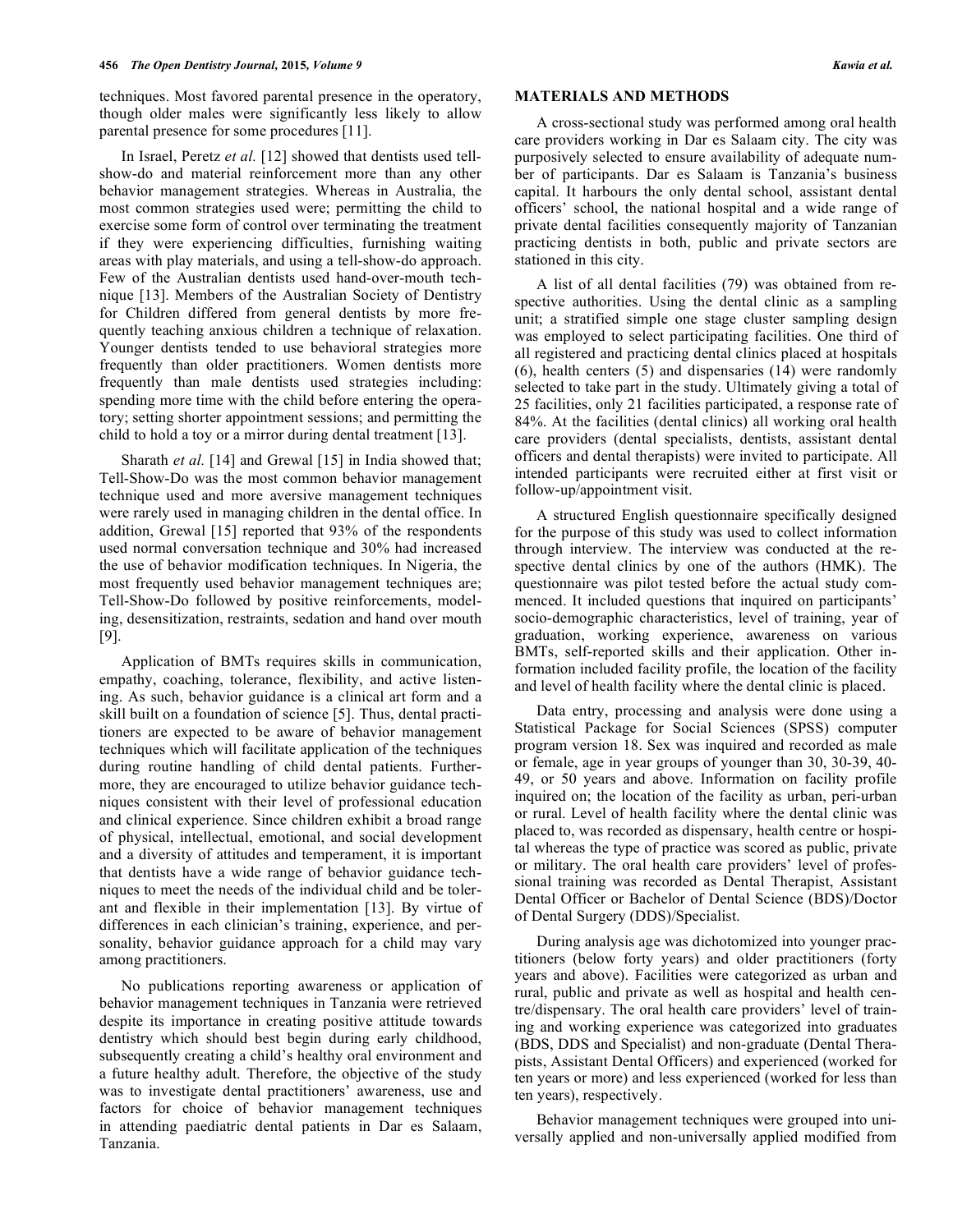#### *Application of Behavior Management Techniques The Open Dentistry Journal,* **2015***, Volume 9* **457**

Roberts *et al.* [1]. The universally applied BMTs included; tell-show-do, desensitization, non-verbal communication, positive reinforcement, modeling and distraction. The nonuniversally applied techniques included; parental presence/absence, voice control, hand over mouth, passive or active restraining and sedation. Regarding awareness, those who reported to know all the universally applied BMTs were considered as being aware and their counterparts not aware. Those who reported to use more than five of the seven universally applied BMTs in their daily practice were considered as users while those reporting infrequent use of the universally applied BMTs were considered non users.

Frequency distributions and cross tabulations analyses were performed. Chi-square test was used to test for statistical significant associations between dependent (awareness, self-reported skills and use of BMTs) and independent variables (socio-demographics, facility characteristics, level of professional training, working experiences). The level of statistical significance was determined at *p < 0.05*.

## **RESULTS**

A total of 74 dental practitioners participated in the study, of whom 49 (66.2%) were males. Fifty six  $(75.6\%)$ were aged 40 years or younger, 68 (92%) were working in urban located facilities, mainly at hospitals 51 (69%) and at public facilities 53 (72%). Forty four participants (60%) were graduates (BDS, DDS and Specialist). Large proportions had worked for less than ten years 57 (77%), reported to have received formal training on BMT 46 (62%), had fair or inadequate skills on BMT 67 (90%), were aware of 55 (74%) and used the universally accepted behavior management techniques 41 (55%) in their practice (Table **1**).

Frequency distribution of practitioners' awareness on behavior management techniques is presented in (Table **2**). Most participants were aware of 10 out of 11 studied behavior management techniques. All participants were aware of tell-show-do while a few 22 (29.7%) were aware of hand over mouth technique

Awareness of the universally accepted techniques was reported mostly by younger practitioners 42 (75%), males 37 (77%), those working at hospitals 51 (78.4%) and at public facilities 41 (77%), (Table **3**). Similarly, larger proportions reporting to use the universally applied techniques were; 11 (61%) older practitioners, 28 (58%) males, 29 (56.9%) those practicing at hospitals and 12 (57.1%) at private facilities, (Table **4**). However, the differences in awareness and use of BMTs with these socio demographics and profile characteristics were not statistically significant.

The practitioners' awareness on universally applied behavior management techniques by experiences and training is presented in (Table **5**). Three quarters 43 (75.4%) of the less experienced practitioners, 41 (93%) graduates (*p= 0.001*), 41 (89%) of those who received formal training (*p= 0.001*), and all of those 7 (100%) reporting to have fair/inadequate skills were aware of universally accepted BMTs. The studied practitioners' use of universally accepted BMTs is presented in (Table **6**). It was reported by 11 (64.7%) of experienced practitioners, 27 (61.4%) of graduates, 27 (58.7%) of those reporting to have received formal training and all of those reporting to have fair/inadequate skills to apply BMTs (*p= 0.01*).

**Table 1. Sample profile.** 

| Variable and its categories |                          | % (n)     |
|-----------------------------|--------------------------|-----------|
| Age of participants         | Younger dentists         | 75.6 (56) |
|                             | Older dentists           | 24.4 (18) |
| Location of the Facility    | Urban                    | 91.9 (68) |
|                             | Rural                    | 8.1(6)    |
| Level of facility           | Dispensary/Health Centre | 31.1(23)  |
|                             | Hospital                 | 68.9 (51) |
|                             | Public                   | 71.6 (53) |
| Type of practice            | Private                  | 28.4 (21) |
| Level of professional       | Non graduate             | 40.5(30)  |
| training                    | Graduate                 | 59.5 (44) |
|                             | Less experienced         | 77.0(57)  |
| Working experience (years)  | Experienced              | 23.0(17)  |
| Received Formal training    | Yes                      | 62.2(46)  |
| on BMT                      | N <sub>0</sub>           | 37.8 (28) |
|                             | Adequate                 | 9.5(7)    |
| Self-reported skill on BMT  | Fair/inadequate          | 90.5(67)  |
| Aware of universally        | Aware                    | 74.3 (55) |
| accepted BMT                | Not aware                | 25.7(19)  |
| Use of universally accepted | Use                      | 55.4 (41) |
| <b>BMT</b>                  | Do not use               | 44.6 (33) |

**Table 2. Frequency distribution of practitioners' awareness on behavior management techniques.**

| Technique                           | % (n)     |
|-------------------------------------|-----------|
| Tell show do                        | 100(74)   |
| Restrain / protective stabilization | 98.6 (73) |
| Parental presence or absence        | 95.9 (71) |
| Sedation                            | 95.9 (71) |
| Desensitization                     | 94.6 (70) |
| Voice control                       | 93.2 (69) |
| Non verbal communication            | 91.9 (68) |
| Positive reinforcement              | 91.9 (68) |
| Modeling                            | 90.5(67)  |
| Distraction                         | 86.5 (64) |
| Hand over mouth                     | 29.7 (22) |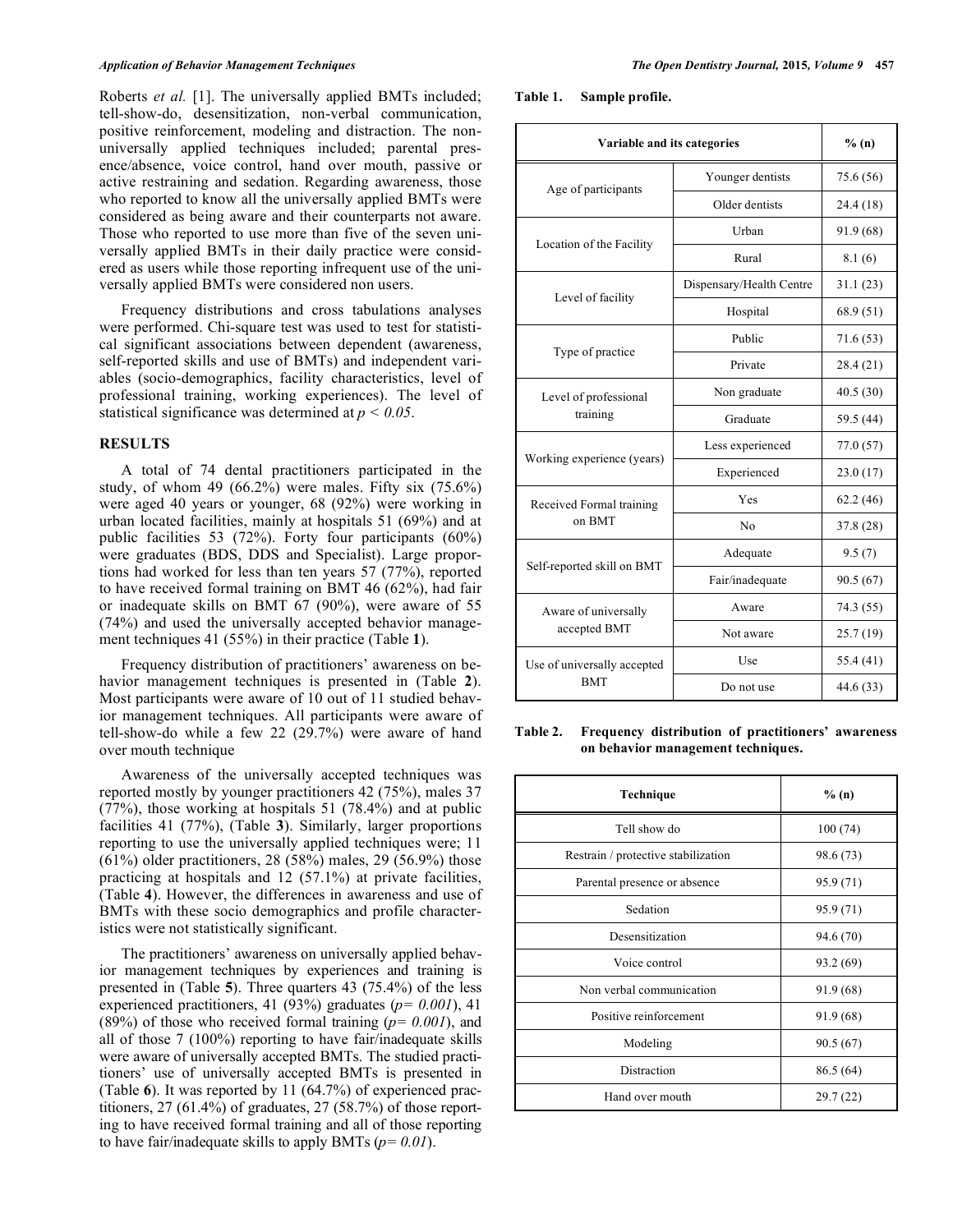#### **Table 3. Distribution of practitioner's awareness of universally applied behavior management techniques by participants' demographics and facility characteristics.**

|                   |                  | Aware of universally accepted<br>BMT $% (n)$ | Not aware of universally accepted<br>BMT $% (n)$ | P-value |
|-------------------|------------------|----------------------------------------------|--------------------------------------------------|---------|
| Age               | Younger dentists | 75.0(42)                                     | 25.0(14)                                         |         |
|                   | Older dentists   | 72.2(13)                                     | 27.8(5)                                          | 0.814   |
| <b>Sex</b>        | Male             | 77.1(37)                                     | 22.9(11)                                         |         |
|                   | Female           | 66.7(16)                                     | 33.3(8)                                          | 0.344   |
|                   | Dispensary       | 65.2(15)                                     | 34.8(8)                                          |         |
| Level of facility | Hospital         | 78.4 (51)                                    | 21.6(11)                                         | 0.228   |
| Type of practice  | Private          | 66.7(14)                                     | 33.3(7)                                          |         |
|                   | Public           | 77.4 (41)                                    | 22.6(12)                                         | 0.343   |

## **Table 4. Distribution of practitioner's use of on universally applied behavior management techniques by participants' demographics and facility characteristics.**

|                   |                  | Use of universally accepted BMT | Not use of universally accepted BMT | <b>P-value</b> |
|-------------------|------------------|---------------------------------|-------------------------------------|----------------|
| Age               | Younger dentists | 53.6 (30)                       | 46.4(26)                            |                |
|                   | Older dentists   | 61.1(11)                        | 38.9(7)                             | 0.576          |
| <b>Sex</b>        | Male             | 58.3 (28)                       | 41.7(20)                            |                |
|                   | Female           | 50.0(12)                        | 50.0(12)                            | 0.502          |
| Level of facility | Dispensary       | 52.2(12)                        | 47.8(11)                            |                |
|                   | Hospital         | 56.9(29)                        | 43.1(22)                            | 0.707          |
| Type of practice  | Private          | 57.1(12)                        | 42.9(9)                             |                |
|                   | Public           | 54.7(29)                        | 45.3(24)                            | 0.850          |

## **Table 5. Distribution of practitioners' awareness on universally applied BMTs when handling child dental patients by experiences and training.**

| Working experience & training      |                 | Aware of universally applied<br>BMTs $% (n)$ | Not aware of universally applied<br>BMTs $% (n)$ | P-value |
|------------------------------------|-----------------|----------------------------------------------|--------------------------------------------------|---------|
| Less experienced                   |                 | 75.4 (43)                                    | 24.6(14)                                         |         |
| Working experience                 | Experienced     | 70.6(12)                                     | 29.4(5)                                          | 0.688   |
| Level of professional              | Non graduates   | 46.7(14)                                     | 53.3 (16)                                        |         |
| training                           | Graduates       | 93.2(41)                                     | 6.8(3)                                           | 0.001   |
| Received Formal<br>training on BMT | Yes             | 89.1(41)                                     | 10.9(5)                                          |         |
|                                    | No              | 50.0(14)                                     | 50(14)                                           | 0.001   |
| Self-reported skill<br>on BMT      | Adequate        | 71.6(48)                                     | 28.4(19)                                         |         |
|                                    | Fair/inadequate | 100.0(7)                                     | 0.0(0)                                           | 0.102   |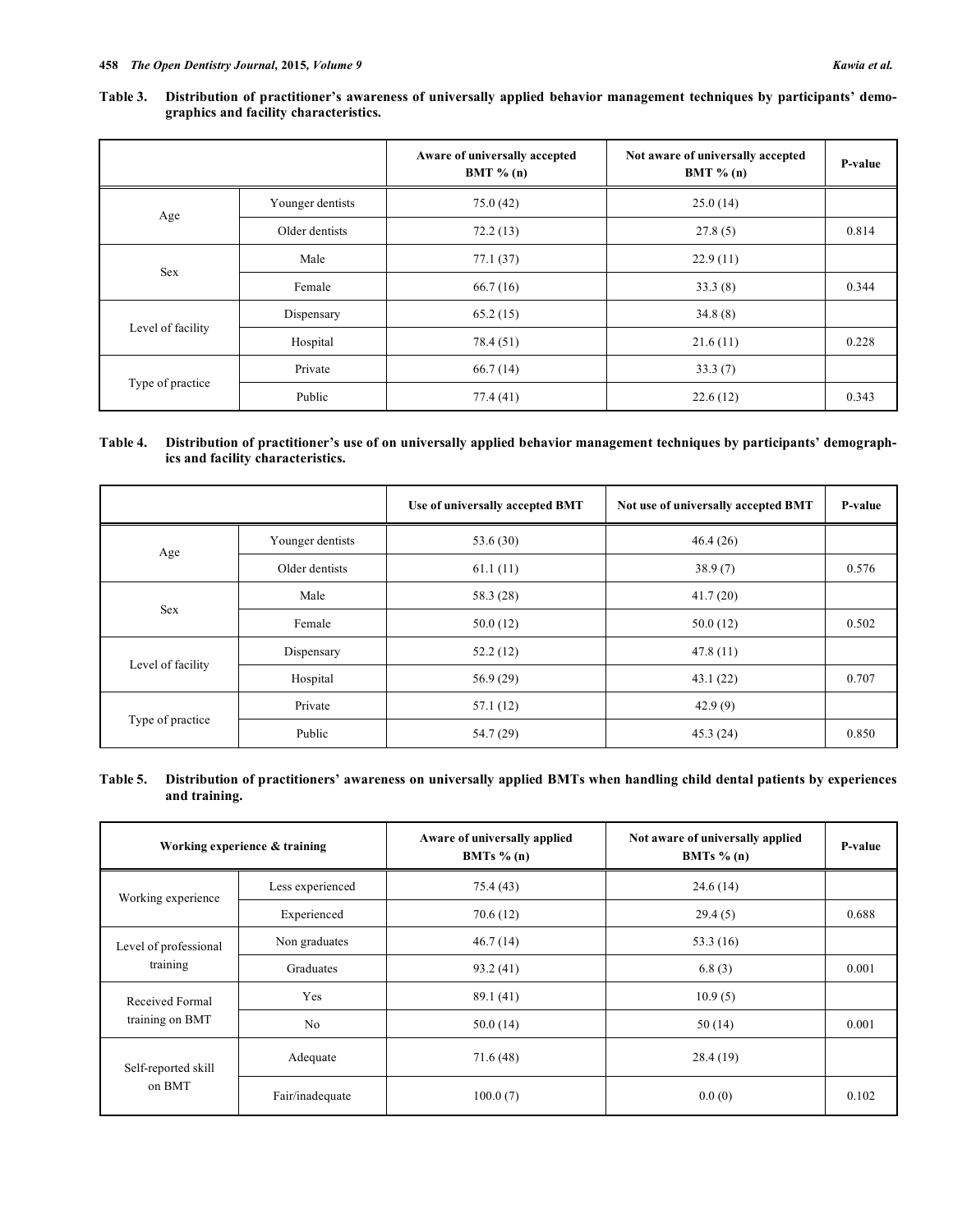| Working experience & training      |                  | Use of universally applied BMTs<br>$%$ (n) | Do not use of universally applied<br>BMTs $% (n)$ | <b>P-value</b> |
|------------------------------------|------------------|--------------------------------------------|---------------------------------------------------|----------------|
| Working experience                 | Less experienced | 52.6(30)                                   | 47.4(27)                                          |                |
|                                    | Experienced      | 64.7(11)                                   | 35.3(6)                                           | 0.379          |
| Level of professional              | Non-graduate     | 46.7(14)                                   | 53.3 $(16)$                                       |                |
| training                           | Graduates        | 61.4(27)                                   | 38.6(17)                                          | 0.212          |
| Received Formal<br>training on BMT | Yes              | 58.7(27)                                   | 41.3(19)                                          |                |
|                                    | N <sub>0</sub>   | 50.0(14)                                   | 50.0(14)                                          | 0.465          |
| Self-reported skill<br>on BMT      | Adequate         | 50.7(34)                                   | 49.3 (33)                                         |                |
|                                    | Fair/inadequate  | 100.0(7)                                   | 0.0(0)                                            | 0.013          |

**Table 6. Distribution the dental practitioners' use of universally applied BMTs when handling child dental patients by working experiences and training.** 

Only few practitioners 7 (9.5%) reported to have adequate skills to handle children, all of them were graduates. Most practitioners both graduates 37 (50%) and Nongraduate 26 (35.1%) reported to have fair skills. While none of the graduates rated themselves to have inadequate skills, 4 (5.4%) Non-graduate did.

All practitioners who participated in the current study reported to be influenced by a child's past dental experience in the selection of a BMT during handling of a particular child. Parents' social economic status was reported by 17.6% of the practitioners to influence their choice of a behavior management technique. Generally, the child factors were reported by more practitioners than parents' factors to influence their choice for a BMT to be applied (Table **7**).

| Table 7. | Factors influencing the choice of particular BMTs |
|----------|---------------------------------------------------|
|          | while handling a child dental patient.            |

| <b>Influencing factors</b>     | % (n)     |
|--------------------------------|-----------|
| Child's past dental experience | 100(74)   |
| Child's presenting condition   | 97.3 (72) |
| Child's emotional state        | 94.6 (70) |
| Child's social background      | 89.2 (66) |
| Child's medical status         | 87.8 (65) |
| Child's age                    | 82.4 (61) |
| Parent's fear/ anxiety state   | 62.2(46)  |
| Personal condition on that day | 44.6 (33) |
| Parent's preference            | 27(20)    |
| Parent's SES                   | 17.6(13)  |

## **DISCUSSION**

Interpretation of the current findings should take in account that data were collected through interviews with oral health practitioners (participants). This might have overestimated the proportion of practitioners' awareness and application of behavior management techniques. Observation of the practitioners as they attended child dental patients and recording BMTs being used would have been much more appropriate data collection method thus it is recommended for future studies.

Generally, the results of the current study shows that dental practitioners' awareness on behavior management techniques is high which is a good and encouraging finding for the quality of oral health care of Tanzanian children. Practitioners' awareness on individual BMTs varied, the highest being for tell-show-do (100%) a technique which is simple and probably easy to be remembered and lowest for hand over mouth technique (29.7%) which is not universally applied in the country thus possibly often forgotten.

Practitioners' awareness on BMTs differed by age, sex, facility profile, working experiences and training. Younger and less experienced practitioners were aware of BMTs than their older colleagues, an observation that may be explained by positive changes in training curriculum that might have happened over time. Males were more aware of BMTs probably because in the African settings they are culturally less attached and involved with children than females; therefore during training they may pay more attention on issues pertaining to handling children as a measure for catching-up.

Unexpectedly, practitioners working at dental facilities placed to dispensary/health centre were more aware of the BMTs than those working at facilities located at hospitals. This was contrary to our expectations because practitioners working at dispensaries or health centres are mainly dental therapists or assistant dental officers who do not receive clinical training in paediatric dentistry. Moreover, those who were working in public dental facilities were found to be aware of the techniques than their counterparts. This could be explained by the fact that, a large proportion of participants in the current study was from a university teaching hospital which is the only facility with a paediatric dental clinic in the country and hence more likely to be applying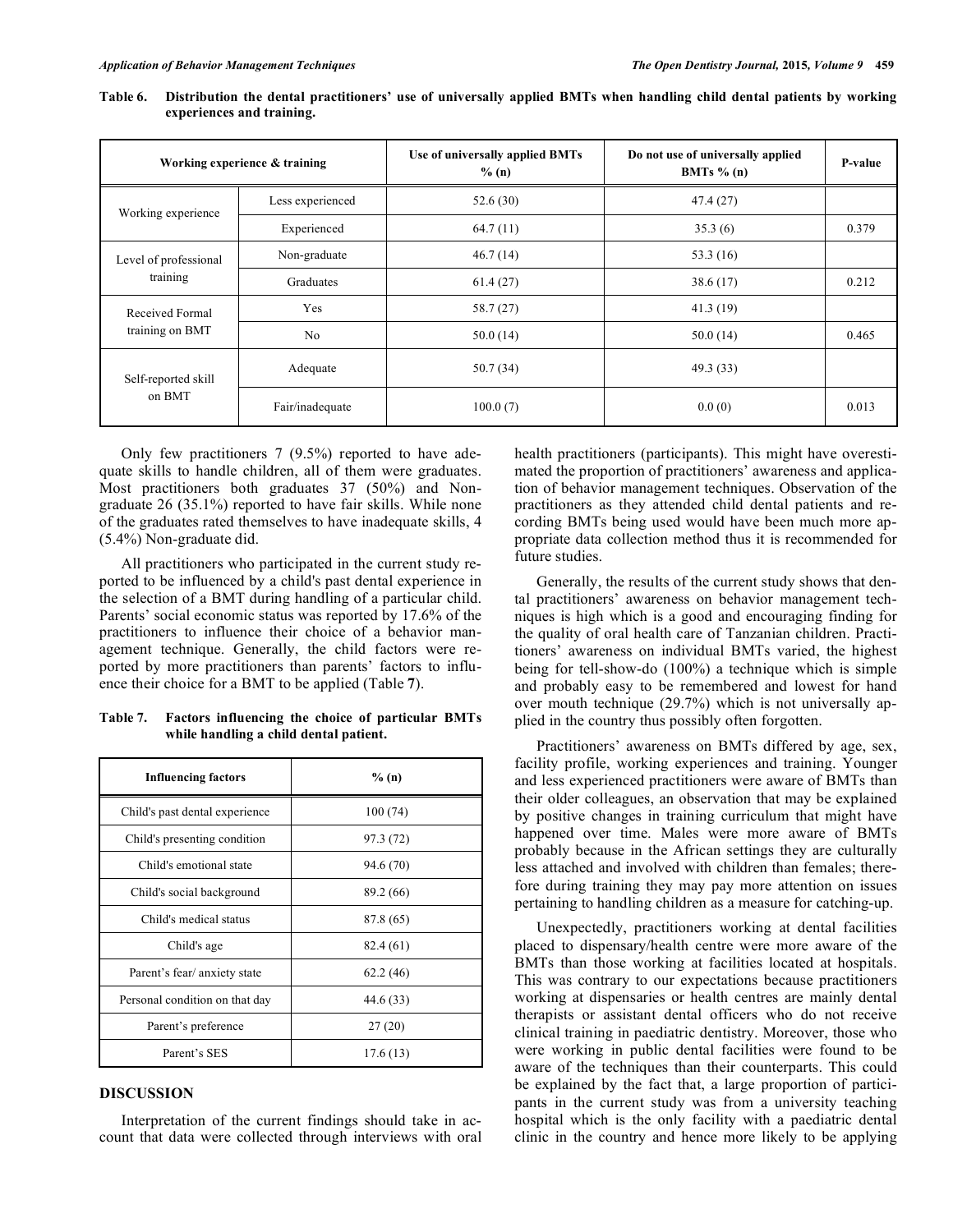the BMTs accordingly. Graduate participants and those reporting formal training were aware of the techniques than their counterparts, which is a likely outcome of the education received during their graduate course.

Very few participants of this study all of them being graduates self-report to have adequate skills in using BMT when managing child dental patients. This is contrary to Oredugba and Sanu [9] who reported 46.9% of the dentist to rate their undergraduate training in behavior management as adequate and 64.3% rating their skills to manage difficult behavior as fair. On the other hand, none of the graduates reported to have inadequate skills. This implies that undergraduate training on BMTs may not be sufficient to everyone as stated by Strøm *et al.* [16] that postgraduate courses has a strong relationship with dentists' use of BMT. Likewise Saudi paediatric dentists reported to use more specialized BMTs as compared to general dentists [17]. Furthermore, non-graduates in Tanzania do not get clinical training in Paediatric dentistry.

A substantial proportion of participants reported to use BMT, an observation which augments the findings on awareness on BMTs and likelihood of quality services provided to paediatric dental patients in Tanzania. Similarly, a study conducted by Ajlouni *et al.* [18] among Jordanian paediatric dentists reported that 85% of them always used behavior management techniques. In the current study, more older and experienced practitioners reported to use BMTs which implies the contribution of familiarity of working with children on using the techniques. Our findings are contrary to those of Wright *et al.* [13] who reported that younger dentists tended to use behavioral strategies more frequently than older ones. However, with specific techniques, Carr *et al.* [8], reported that the younger dentists (under the age of 30 years) were more likely to respond that they "never use" hand-over-mouth-with-airway restriction (HOMAR) than did older dentists, especially the over 50 years age group.

Male participants were found to use the BMTs more than females perhaps because males are naturally technical. This is contrary to the findings by Wright *et al.* [13] and Adair [11] who found significant sex differences, female dentists using certain techniques more often than males. Whereas, Wells *et al.* [19] reported no significant gender differences in the use of behavior guidance techniques among practitioners

The fact that more graduates and practitioners reporting to have received formal training used BMTs can be elucidated by the function of education received. This was earlier on reported by Folayan and Idehen in Nigeria [10] who stated that training has a role to play in the basic and efficient use in the management of the child dental patient.

An observation that more participants working at facilities located at hospitals used BMTs may have resulted from a large proportion of participants in this study to be working at a hospital facility hosting the only paediatric dental clinic where every practitioner treat children thereby facilitating use of BMTs. A difference in use of BMTs among dentists practicing at diverge facilities was reported by Carr *et al.* [8], that more dentists in sub-urban areas never used the papoose board than did dentists in rural or urban areas.

More practitioners working at private facilities used BMTs. Similar to Juntgen [20] who reported type of practice to influence utilization of behavior guidance techniques. The nature of private dental facilities in Tanzania may lead to fewer, possibly informed and demanding parents to visit these clinics. Consequently practitioners may have enough time to allocate to handling children and may have to conform to what parents' demands.

Largely, children's factors influenced practitioners' choice of BMT to be used in a particular child patient. This indicates that the child's nature and presenting behavior in the dental settings is important. Of the child's factors, previous dental experience was reported by majority to influence their choice which underscores the importance of proper child handling in paediatric dentistry. Similar findings were reported by Oredugba and Sanu [9] who informed that the major factors influencing choice of behavior management technique was child's age. Unlike our findings, Carr *et al.*  [8] reported the reasons for changes in the utilization pattern for most behavior management techniques to be parental influences.

#### **CONCLUSION**

Most participants were aware of BMTs, although few acknowledged having adequate skills to apply the techniques. They use BMTs during treatment of paediatric dental patients and their choice of the technique is mainly influenced by children's factors.

#### **RECOMMENDATION**

Continuing education is needed to provide dental practitioners with skills to apply BMT during handling of paediatric dental patients.

#### **LIST OF ABBREVIATIONS**

| <b>ADO</b>  | $=$ Assistant Dental Officer                      |
|-------------|---------------------------------------------------|
| <b>BDS</b>  | $=$ Bachelor of Dental Science                    |
| <b>BMTs</b> | = Behavior Management Techniques                  |
| <b>DDS</b>  | $=$ Doctor of Dental Surgery                      |
| DT          | $=$ Dental Therapist                              |
|             | $HOMAR$ = Hand-Over-Mouth-With-Airway Restriction |
| <b>SES</b>  | $=$ Social Economic Status                        |
| <b>SPSS</b> | = Statistical Package for Social Sciences         |
|             |                                                   |

## **CONFLICT OF INTEREST**

The authors confirm that this article content has no conflict of interest.

## **ACKNOWLEDGEMENTS**

We thank all study participants for their time and cooperation and the Tanzanian Government through Ministry of Health & Social Welfare for the financial support.

#### **REFERENCES**

[1] Roberts JF, Curzon MEJ, Koch G, Martens LC. Review: behavior management techniques in paediatric dentistry. Eur Arch Paediatr Dent 2010; 11: 166-74.